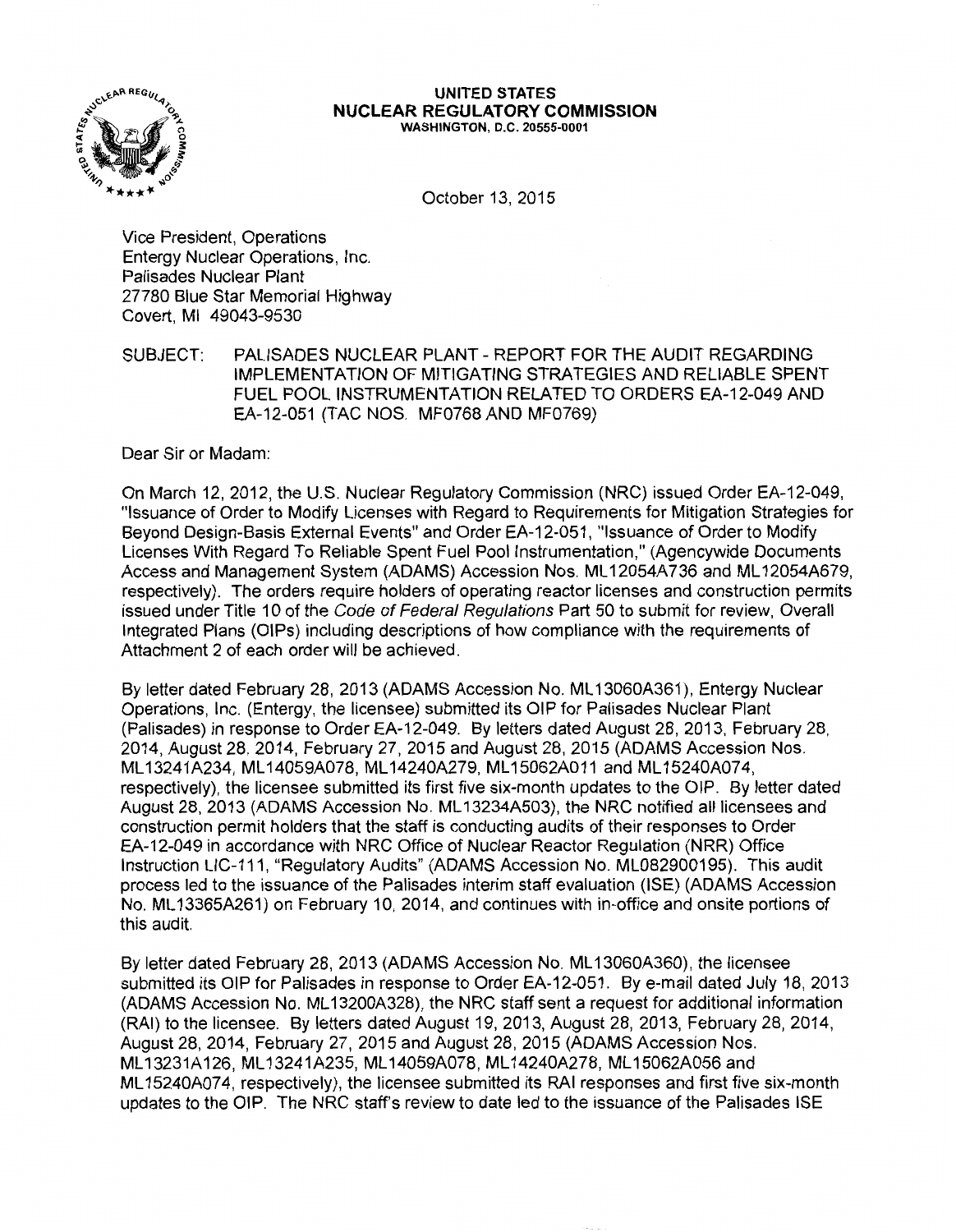March 26, 2014 (ADAMS Accession No. ML 14083A620), the NRC notified all licensees and construction permit holders that the staff is conducting in-office and onsite audits of their responses to Order EA-12-051 in accordance with NRC NRR Office Instruction LIC-111, as discussed above.

The ongoing audits allow the staff to review open and confirmatory items from the mitigation strategies ISE, RAI responses from the spent fuel pool instrumentation (SFPI) ISE, the licensee's integrated plans, and other audit questions. Additionally, the staff gains a better understanding of submitted and updated information, audit information provided on ePortals, and preliminary Overall Program Documents/Final Integrated Plans while identifying additional information necessary for the licensee to supplement its plan and staff potential concerns.

In support of the ongoing audit of the licensee's OIPs, as supplemented, the NRC staff conducted an onsite audit at Palisades from June 15 - 18, 2015, per the audit plan dated April 22, 2015 (ADAMS Accession No. ML15110A051). The purpose of the onsite portion of the audit was to provide the NRC staff the opportunity to continue the audit review and gain key insights most easily obtained at the plant as to whether the licensee is on the correct path for compliance with the Mitigation Strategies and SFPI orders. The onsite activities included detailed analysis and calculation discussions, walk-throughs of strategies and equipment laydown, visualization of portable equipment storage and deployment, review of staging and deployment of offsite equipment, and review of installation details for SFPI equipment.

The enclosed audit report provides a summary of the activities for the onsite audit portion. Additionally, this report contains an attachment listing all open audit items currently under NRC staff review.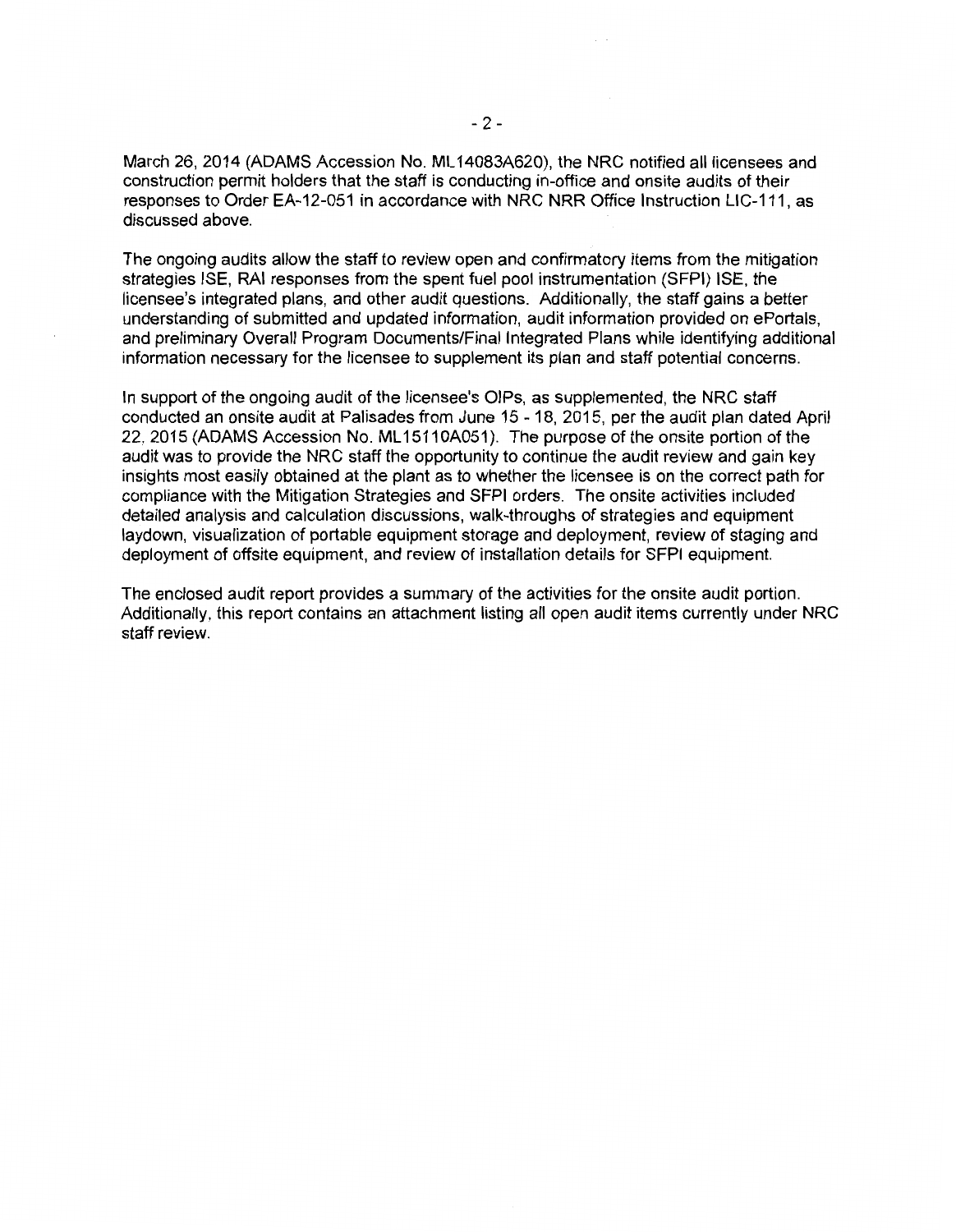If you have any questions, please contact me at 301-415-3204 or by e-mail at John.Hughey@nrc.gov.

Sincerely,

thomas

John D. Hughey, Project Manager Orders Management Branch Japan Lessons-Learned Division Office of Nuclear Reactor Regulation

Docket No.: 50-255

Enclosure: Audit plan

cc w/encl: Distribution via Listserv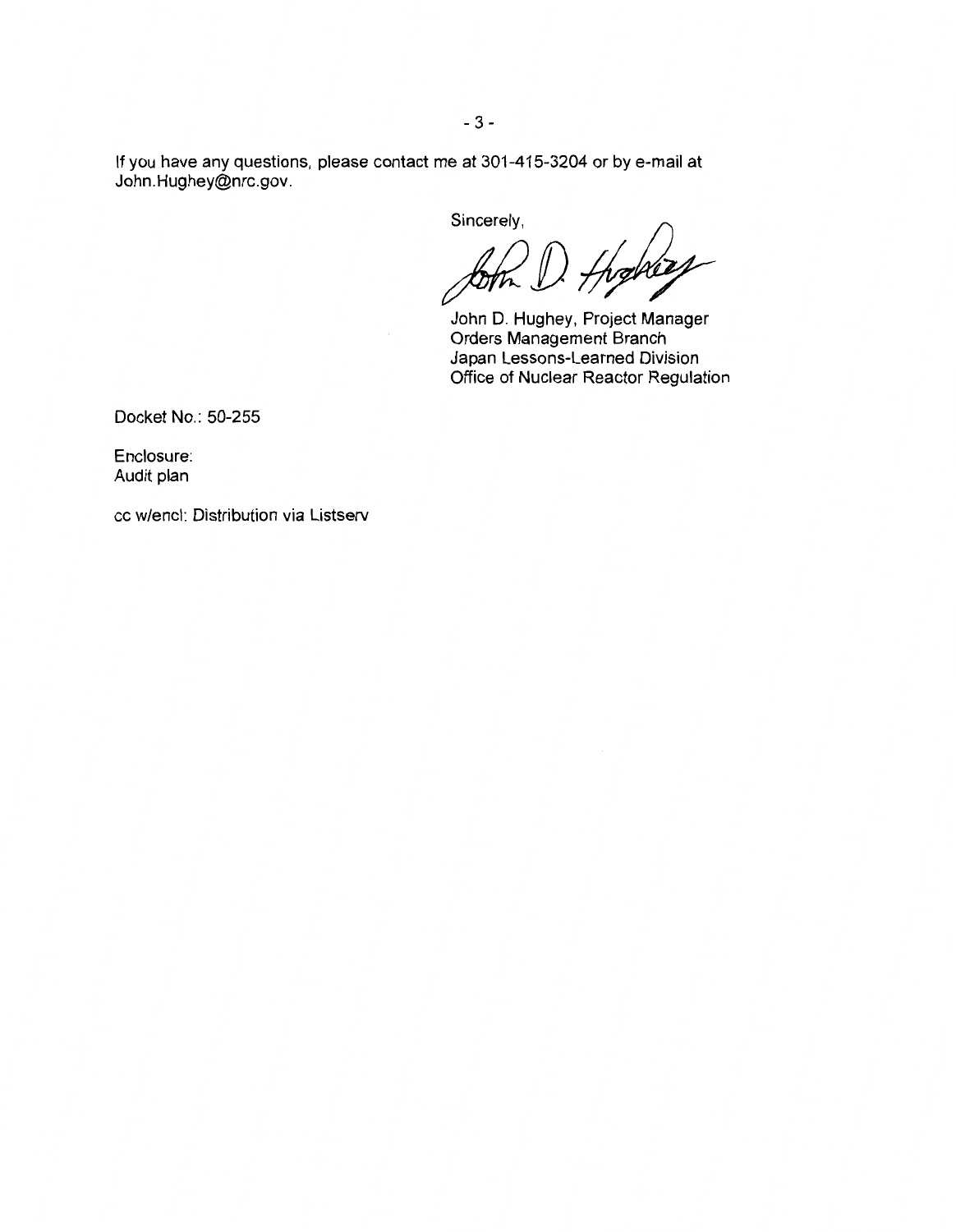

# AUDIT REPORT BY THE OFFICE OF NUCLEAR REACTOR REGULATION

# RELATED TO ORDERS EA-12-049 AND EA-12-051 MODIFYING LICENSES

# WITH REGARD TO REQUIREMENTS FOR

# MITIGATION STRATEGIES FOR BEYOND-DESIGN-BASIS EXTERNAL EVENTS

# AND RELIABLE SPENT FUEL POOL INSTRUMENTATION

# ENTERGY NUCLEAR OPERATIONS, INC

# PALISADES NUCLEAR PLANT

# DOCKET NO. 50-255

## BACKGROUND AND AUDIT BASIS

On March 12, 2012, the U.S. Nuclear Regulatory Commission (NRC) issued Order EA-12-049, "Issuance of Order to Modify Licenses with Regard to Requirements for Mitigation Strategies for Beyond Design-Basis External Events" and Order EA-12-051, "Issuance of Order to Modify Licenses With Regard To Reliable Spent Fuel Pool Instrumentation," (Agencywide Documents Access and Management System (ADAMS) Accession Nos. ML 12054A736 and ML 12054A679, respectively). Order EA-12-049 directs licensees to develop, implement, and maintain guidance and strategies to maintain or restore core cooling, containment, and spent fuel pool (SFP) cooling capabilities in the event of a beyond-design-basis external event (BDBEE). Order EA-12-051 requires, in part, that all operating reactor sites have a reliable means of remotely monitoring wide-range SFP levels to support effective prioritization of event mitigation and recovery actions in the event of a BDBEE. The orders require holders of operating reactor licenses and construction permits issued under Title 10 of the Code of Federal Regulations Part 50 to submit for review, Overall Integrated Plans (OIPs) including descriptions of how compliance with the requirements of Attachment 2 of each order will be achieved.

By letter dated February 28, 2013 (ADAMS Accession No. ML13060A361), Entergy Nuclear Operations, Inc. (Entergy, the licensee) submitted its OIP for Palisades Nuclear Plant (Palisades) in response to Order EA-12-049. By letters dated August 28, 2013, February 28, 2014, August 28, 2014, February 27, 2015 and August 28, 2015 (ADAMS Accession Nos. ML 13241A234, ML 14059A078, ML 14240A279, ML 15062A011 and ML 1520A053, respectively), the licensee submitted its first five six-month updates to the OIP. By letter dated August 28, 2013 (ADAMS Accession No. ML 13234A503), the NRC notified all licensees and construction

**Enclosure**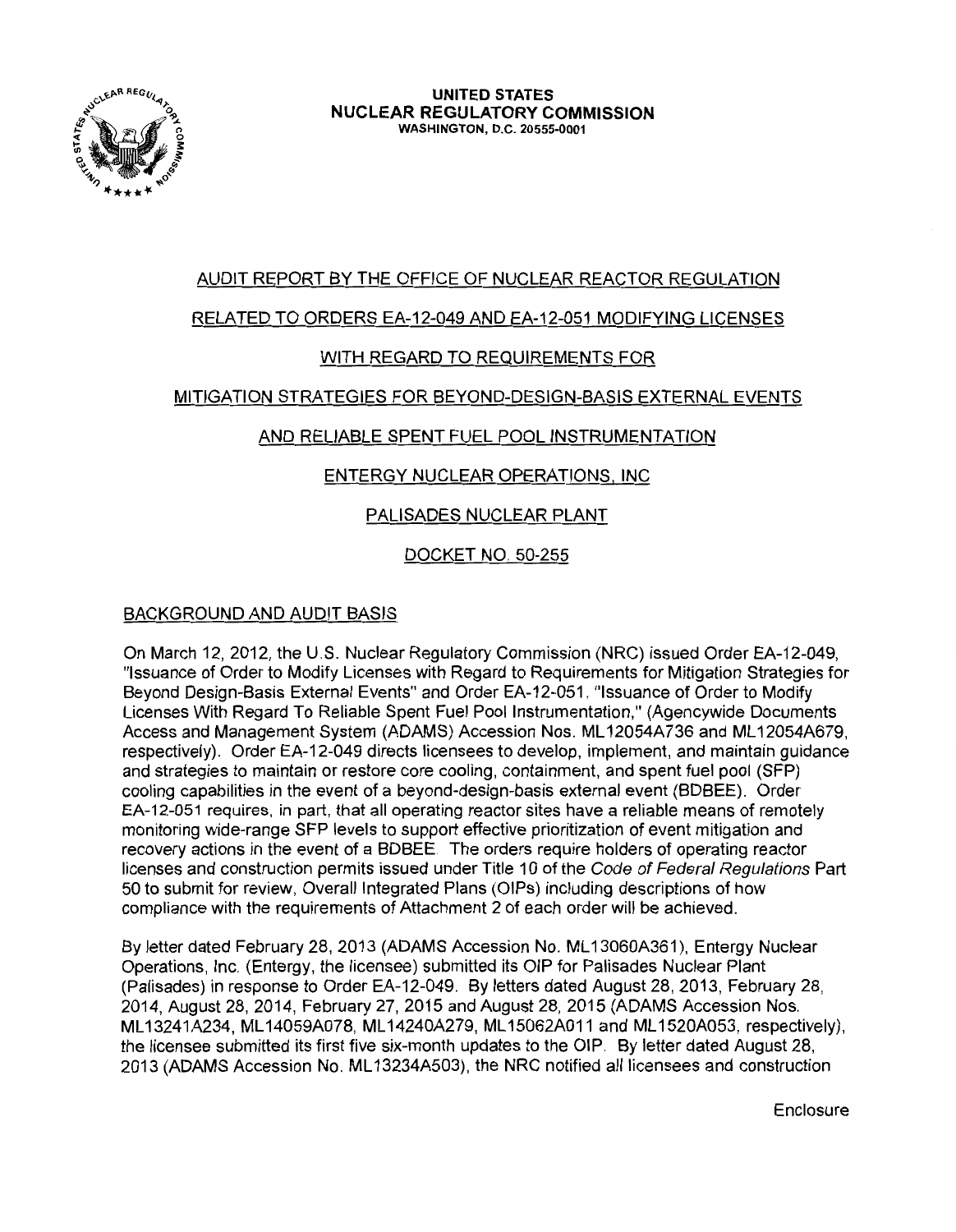permit holders that the staff is conducting audits of their responses to Order EA-12-049 in accordance with NRC Office of Nuclear Reactor Regulation (NRR) Office Instruction LIC-111, "Regulatory Audits" (ADAMS Accession No. ML082900195). This audit process led to the issuance of the Palisades interim staff evaluation (ISE) (ADAMS Accession No. ML13365A261) on February 10, 2014, and continues with in-office and onsite portions of this audit.

By letter dated February 28, 2013 (ADAMS Accession No. ML 13060A360), the licensee submitted its OIP for Palisades in response to Order EA-12-051. By e-mail dated July 18, 2013 (ADAMS Accession No. ML 13200A328), the NRC staff sent a request for additional information (RAI) to the licensee. By letters dated August 19, 2013, August 28, 2013, February 28, 2014, August 28, 2014, February 27, 2015 and August 28, 2015 (ADAMS Accession Nos. ML 13231A126, ML 13241A235, ML 14059A078, ML 14240A278, ML 15062A056 and ML 15240A074, respectively), the licensee submitted its RAI responses and first five six-month updates to the OIP. The NRC staff's review to date led to the issuance of the Palisades ISE and RAI dated November 26, 2013 (ADAMS Accession No. ML 13312A423). By letter dated March 26, 2014 (ADAMS Accession No. ML 14083A620), the NRC notified all licensees and construction permit holders that the staff is conducting in-office and onsite audits of their responses to Order EA-12-051 in accordance with NRC NRR Office Instruction LIC-111, as discussed above.

The ongoing audits allow the staff to review open and confirmatory items from the mitigation strategies ISE, RAI responses from the spent fuel pool instrumentation (SFPI) ISE, the licensee's integrated plans, and other audit questions. Additionally, the staff gains a better understanding of submitted and updated information, audit information provided on ePortals, and preliminary Overall Program Documents (OPDs)/Final Integrated Plans (FIPs) while identifying additional information necessary for the licensee to supplement its plan and address staff potential concerns.

In support of the ongoing audit of the licensee's OIPs, as supplemented, the NRC staff conducted an onsite audit at Palisades from June 15 - 18, 2015, per the audit plan dated April 22, 2015 (ADAMS Accession No. ML15110A051). The purpose of the onsite portion of the audit was to provide the NRC staff the opportunity to continue the audit review and gain key insights most easily obtained at the plant as to whether the licensee is on the correct path for compliance with the Mitigation Strategies and SFPI orders. The onsite activities included detailed analysis and calculation discussion, walk-throughs of strategies and equipment laydown, visualization of portable equipment storage and deployment, review of staging and deployment of offsite equipment, and review of installation details for SFPI equipment.

Following the licensee's declarations of order compliance, the NRC staff will evaluate the OIPs, as supplemented; the resulting site-specific OPDs/FIPs; and, as appropriate, other licensee submittals based on the requirements in the orders. For Order EA-12-049, the staff will make a safety determination using the Nuclear Energy Institute (NEI) developed guidance document NEI 12-06, "Diverse and Flexible Coping Strategies (FLEX) Implementation Guide," issued in August 2012 (ADAMS Accession No. ML 12242A378), as endorsed, by NRC Japan Lessons-Learned Directorate (JLD) interim staff guidance (ISG) JLD-ISG-2012-01 "Compliance with Order EA-12-049, 'Order Modifying Licenses with Regard to Requirements for Mitigation Strategies for Beyond-Design-Basis External Events"' (ADAMS Accession No. ML 12229A174). For Order EA-12-051, the staff will make a safety determination using the NEI developed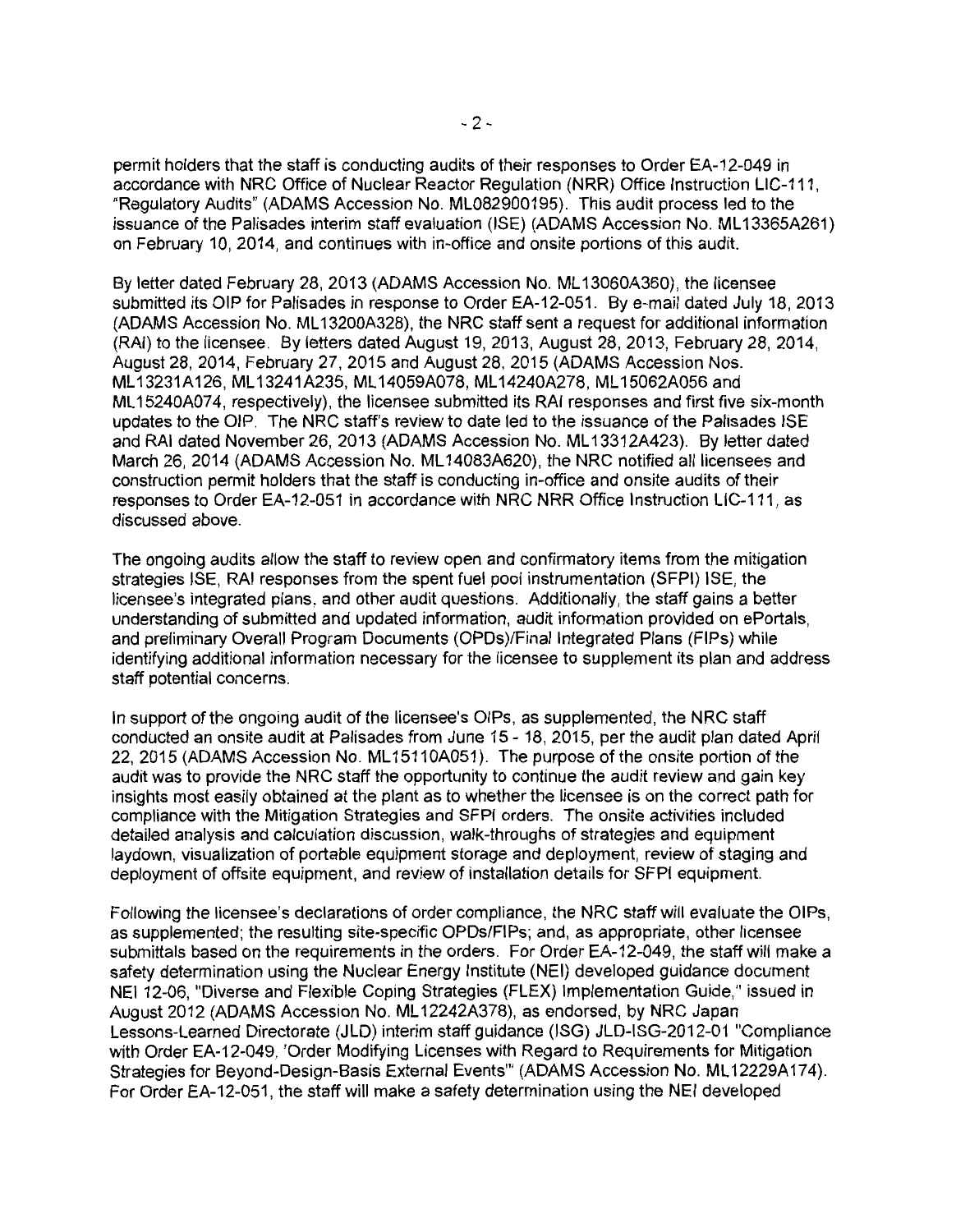guidance document NEI 12-02, Revision 1, "Industry Guidance for Compliance with NRC Order EA-12-051, 'To Modify Licenses with Regard to Reliable Spent Fuel Pool Instrumentation"' (ADAMS Accession No. ML 12240A307), as endorsed, with exceptions and clarifications, by NRC ISG JLD-ISG-2012-03 "Compliance with Order EA-12-051, 'Reliable Spent Fuel Pool Instrumentation"' (ADAMS Accession No. ML 12221A339), as providing one acceptable means of meeting the order requirements. Should the licensee propose an alternative strategy for compliance, additional staff review will be required to evaluate the alternative strategy in reference to the applicable order.

## AUDIT ACTIVITIES

| Title                                         | <b>Team Member</b>    | Organization   |
|-----------------------------------------------|-----------------------|----------------|
| Team Lead/Project Manager                     | John Hughey           | NRR/JLD        |
| Technical Support - Electrical                | Matthew<br>McConnell  | NRR/JLD        |
| <b>Technical Support - Reactor</b><br>Systems | Joshua Miller         | NRR/JLD        |
| Technical Support - Balance of Plant          | Kevin Roche           | NRR/JLD        |
| Technical Support - SFPI                      | Khoi Nguyen           | NRR/JLD        |
| Observer                                      | <b>Bruce Bartlett</b> | Region III/DRP |
| <b>Management Observer</b>                    | Mandy Halter          | NRR/JLD        |

The onsite audit was conducted at the Palisades facility from June 15, 2015, through June 18, 2015. The NRC audit team staff was as follows:

The NRC staff executed the onsite portion of the audit per the three part approach discussed in the April 22, 2015, plan, to include conducting a tabletop discussion of the site's integrated mitigating strategies compliance program, a review of specific technical review items, and discussion of specific program topics. Activities that were planned to support the above included detailed analysis and calculation discussions, walk-throughs of strategies and equipment laydown, visualization of portable equipment storage and deployment, staging and deployment of offsite equipment, and physical sizing and placement of SFPI equipment.

## AUDIT SUMMARY

## 1.0 Entrance Meeting (June 15. 2015)

At the onsite audit entrance meeting, the NRC staff audit team introduced itself followed by introductions from the licensee's staff. The NRC audit team provided a brief overview of the audit's objectives and anticipated schedule.

## 2.0 Integrated Mitigating Strategies Compliance Program Overview

Per the audit plan and as an introduction to the site's program, the licensee provided a presentation to the NRC audit team describing the site's strategies to meet the NRC orders. The licensee presented a review of its strategy to maintain core cooling, containment, and SFP cooling in the event of a BDBEE, and the plant modifications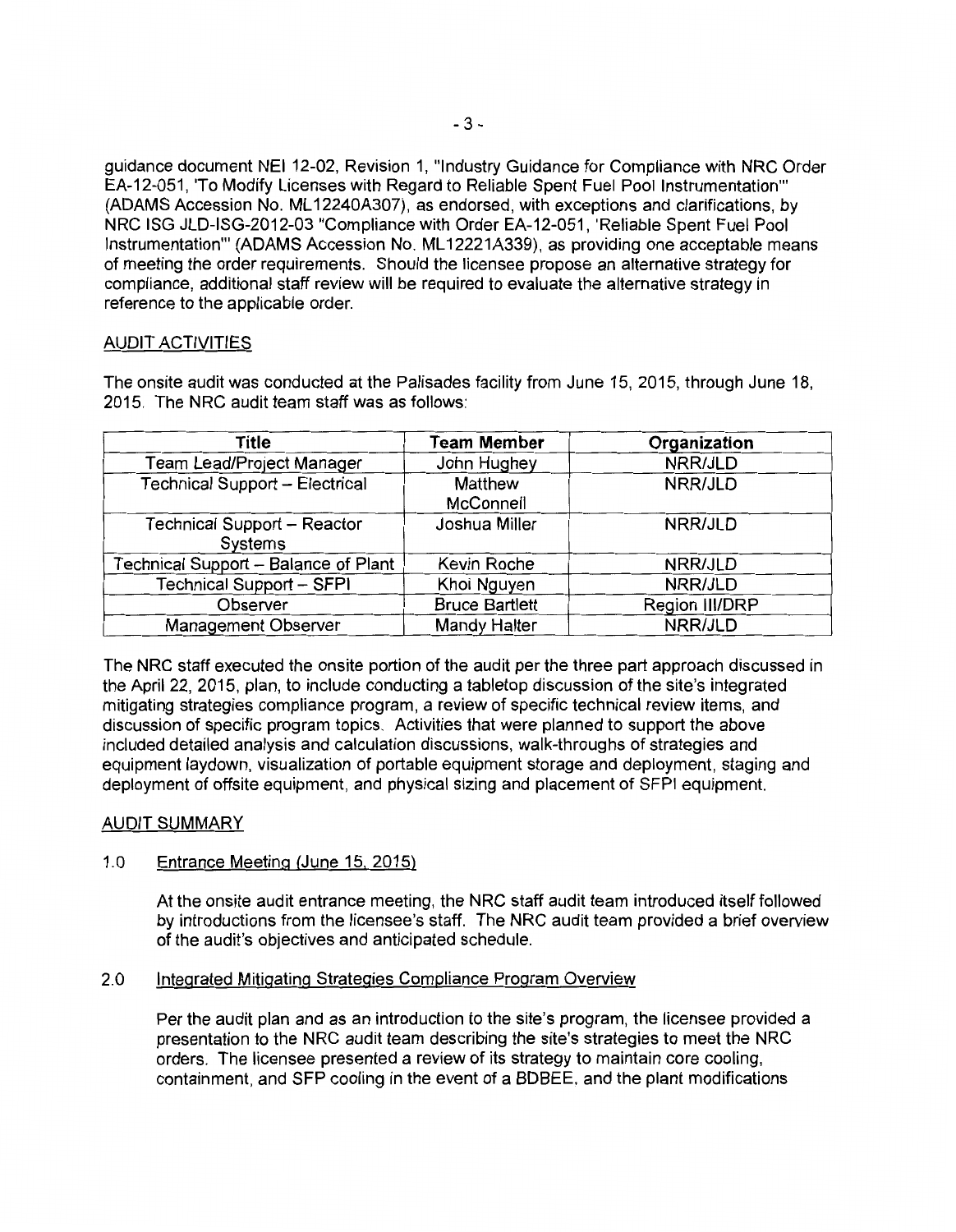being done in order to implement the strategies. Also reviewed were the design and location of the storage facilities for the FLEX equipment, the interface with the National SAFER [Strategic Alliance for FLEX Emergency Response] Response Centers (NSRCs), and the SFPI modification.

### 3.0 Onsite Audit Technical Discussion Topics

Based on the audit plan, and with a particular emphasis on the Part 2 "Specific Technical Review Items," the NRC staff technical reviewers conducted interviews with licensee technical staff, site walk-downs, and detailed document review for the items listed in the plan. Results of these technical reviews and any additional review items needed from the licensee are documented in the audit item status table in Attachment 3, as discussed in the Conclusion Section below.

### 3.1 Reactor Systems Technical Discussions and Walk-Downs

The NRC staff met with licensee staff to discuss the amount of leakage from the reactor coolant pump (RCP) seals, the timing of the injection of borated water into the reactor coolant system (RCS), and the availability of water sources. The NRC staff reviewed the analyses and flow calculations along with applicable procedures including the plant parameters that will be monitored to determine whether adequate core cooling is being provided. The NRC staff also walked down the licensee's strategies and reviewed plant procedures for implementing the core cooling and makeup strategies. The NRC staff also reviewed Palisades' modeling of an extended loss of alternating current power (ELAP) event and its ability to mitigate the event, including the computer code used and input parameters for the ELAP analysis.

## 3.2 Electrical Technical Discussions and Walk-Downs

The NRC staff reviewed the calculations regarding battery life and FLEX generating sizing. The NRC staff walked down the procedures for electrical load shedding to evaluate feasibility. The NRC staff also walked down the diesel-driven auxiliary feedwater pump room, battery rooms and control room envelope to evaluate strategies for hydrogen control and temperature control due to the presence of heat generating electrical equipment. The NRC staff reviewed the isolation and interactions of electrical power sources regarding the protection of class 1E equipment from faults in portable FLEX equipment and the design elements that ensure multiple electrical sources do not attempt to simultaneously power electrical buses. The NRC staff also walked down panels used for load shedding to evaluate feasibility and timing. Lastly, the NRC staff conducted a walk-through of portable FLEX diesel generator procedures, to include power pathways, areas where manual actions are required, and electrical isolation.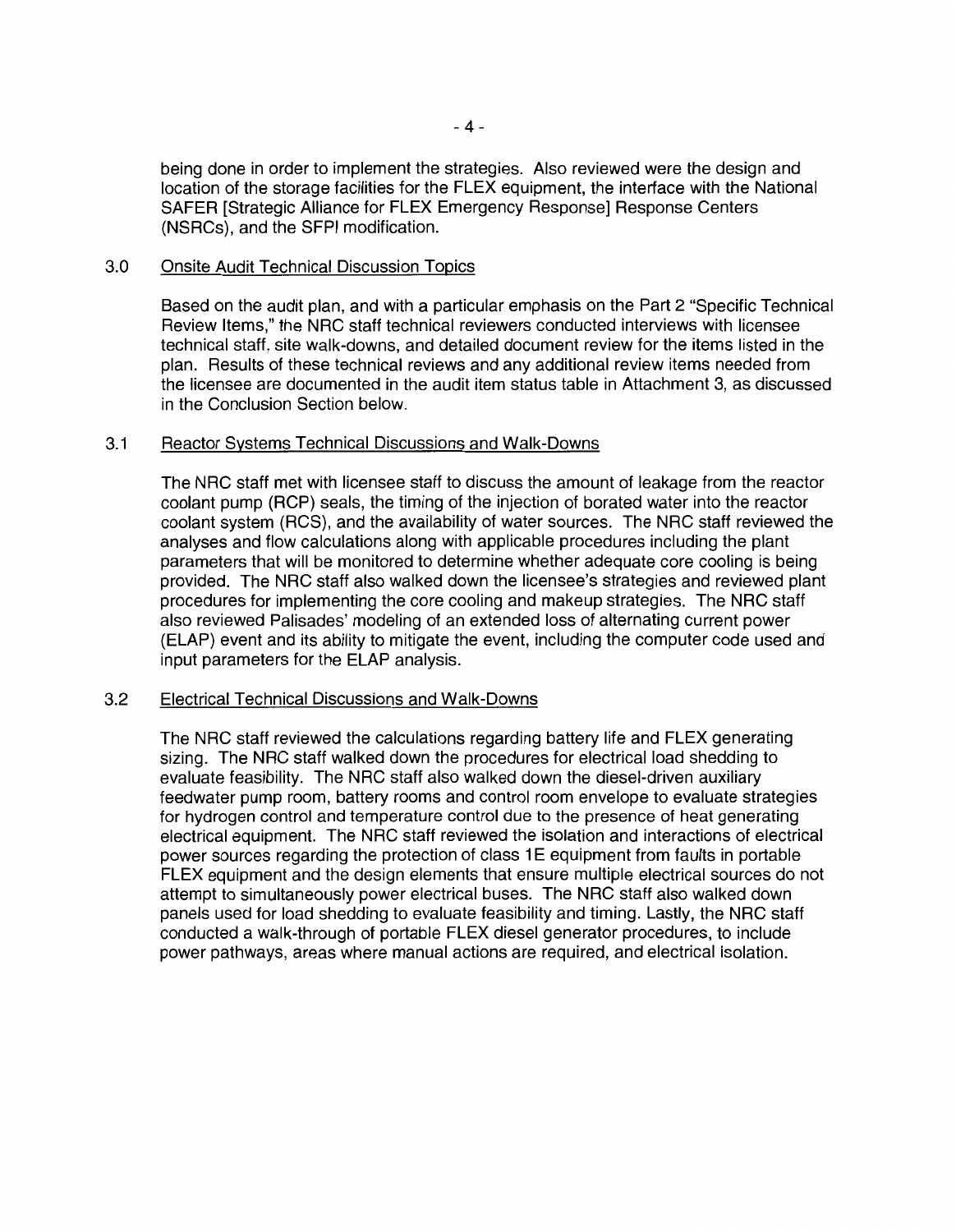#### 3.3 SFPI Technical Discussions and Walk-Downs

The NRC staff walked down instrument, transmitter, electronics, and display locations for the SFP level instrumentation, along with the associated cable runs. In addition, the NRC staff noted that the licensee had completed design calculations and drawings detailing the installation of the SFPI components as well as the associated calibration, maintenance and test procedures.

The NRC staff also identified that recently identified failures of the SFPI equipment required reevaluation of the SFPI equipment qualification. Given the generic nature of this issue, it was addressed by the SFPI vendor (MOHR Test and Measurement, LLC).

## 3.4 FLEX Equipment Storage Configuration Discussion Areas and Walk-Downs

The Palisades FLEX storage configuration utilizes two storage locations; one located inside the protected area (PA) and one located outside the PA. FLEX storage building A is located inside the PA and protects FLEX equipment from extreme temperature, probable maximum flooding and seismic BDBEE. FLEX storage building B is located outside the PA and protects the FLEX equipment from extreme temperatures, probable maximum flooding and high wind BDBEE, including tornado missiles. FLEX building B itself protects against seismic BDBEE. However, liquefaction concerns due to a seismic BDBEE were identified for the equipment haul path areas between FLEX building B and the PA. Therefore, FLEX equipment stored in FLEX building B cannot be credited for successful deployment into the PA staging areas in a seismic BDBEE.

In NEI 12-06, Rev. 0, Section 11.3.3 states the following:

FLEX mitigation equipment should be stored in a location or locations informed by evaluations performed per Sections 5 through 9 such that no one external event can reasonably fail the site FLEX capability (N).

In NEI 12-06, Rev. 0, Section 10.1, "Aggregation of FLEX Strategies," includes the following:

Provision of at least  $N+1$  sets of portable on-site equipment stored in diverse locations or in structures designed to reasonably protect from applicable BDBEEs is essential to provide reasonable assurance that N sets of FLEX equipment will remain deployable to assure success of the FLEX strategies.

Per the guidance above, it is essential to reasonably protect  $N+1$  sets of  $FLEX$ equipment from all applicable BDBEEs to reasonably assure that N sets (FLEX capability, per section 11.3.3) will remain deployable after the BDBEE.

The Palisades FLEX storage configuration utilizes both storage locations to protect a total of N sets of FLEX equipment from all hazards. Section 4 of the Palisades fifth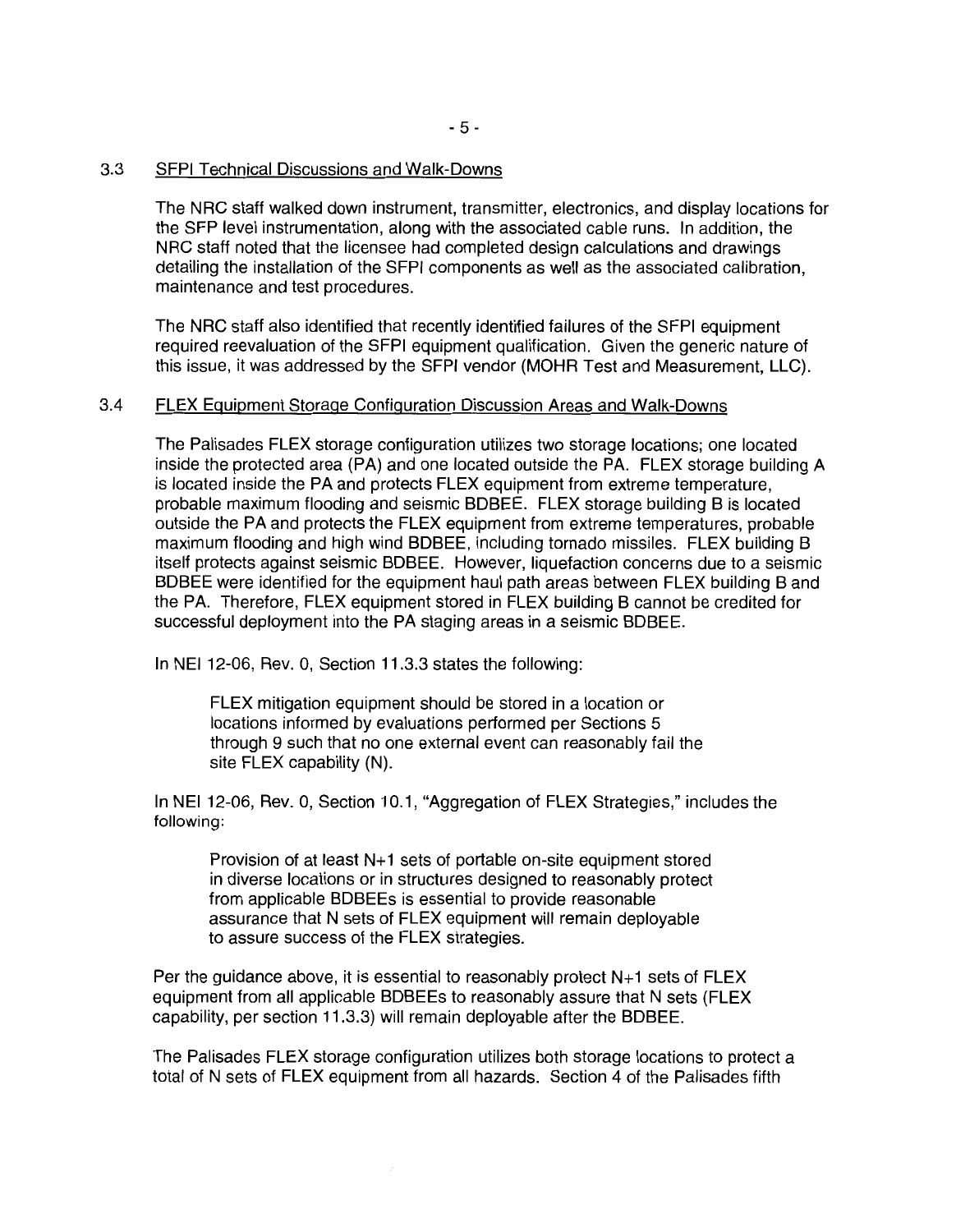6-Month Update (ADAMS Accession No. ML 15240A053) identifies the FLEX storage configuration as an Alternative to NEI 12-06, Rev. 0. The alternative approach does not protect N+ 1 FLEX equipment from all applicable BDBEE hazards as stipulated in Section 10.1 of the guidance. Thus, when a piece of FLEX equipment is out of service, the site capability is less than N.

The FLEX unavailability time allowance of 90 days (NEI 12-06, Rev. 0, Section 11.5.3.b) is predicated on protection of  $N+1$  sets of equipment such that site capability is still N when one piece of FLEX equipment is unavailable. Therefore, the 90 day unavailability allowance is not applicable to the Palisades FLEX storage configuration. Entergy is requested to propose and justify a reduced unavailability allowance time commensurate with the Palisades FLEX storage configuration alternative. See additional information with associated audit item 12-E in Attachment 3.

## 3.5 Other Technical Discussion Areas and Walk-Downs

- a. The NRC staff reviewed the licensee's plans to ensure adequate communications, lighting, personnel access, and equipment access, to successfully implement the strategies. The staff interviewed plant personnel responsible for these areas, and observed lighting and communication needs during plant walkdowns.
- b. The NRC staff reviewed the Palisades SAFER Response Plan, which describes the coordination with the NSRC and State authorities to provide and facilitate delivery of phase 3 portable equipment and commodities. During the NRC Audit, the NRC staff requested that Palisades submit evidence of the ability to obtain offsite support during an ELAP (e.g., fuel, equipment and personnel transport, food, etc.). Palisades added a corrective action to the corrective action program to develop a BDBEE response plan to address this request. (Reference corrective actions CR-PLP-2015-02482 CA-32 and CA-33.)
- c. The NRC staff walked down the licensee's strategy for ventilating the control room envelope, battery room and turbine-driven auxiliary feedwater pump room to ensure equipment reliability and personnel habitability.
- d. The NRC staff reviewed the strategy that will be implemented by the licensee to refuel the portable diesel-powered FLEX equipment. The NRC staff reviewed the instructions for refueling the equipment, as well as the equipment needed to perform the refueling. The staff noted that the licensee's controls for ensuring adequate fuel quality will be addressed in the Palisades FLEX maintenance and testing program.
- e. The NRC staff confirmed that implementation of the Palisades FLEX maintenance and testing program is in progress. During the onsite audit, the licensee generated a corrective action (CR-PLP-2015-02482 CA-7) in the Palisades corrective action program to ensure consideration of the Electric Power Research Institute Templates, Manufacturer Recommendations and to utilize standard plant preventive maintenance (PM) processes when developing the maintenance and testing PMs for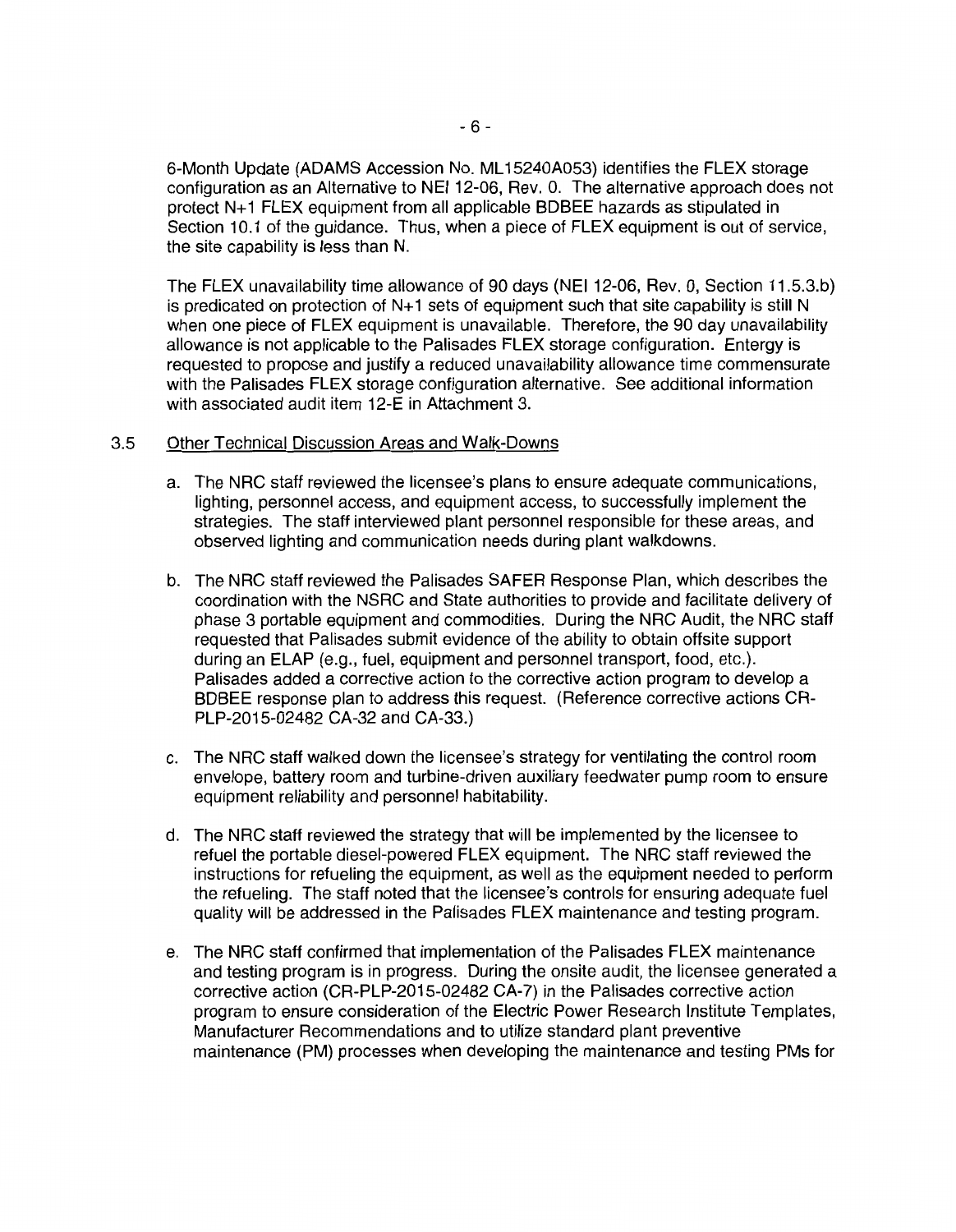FLEX equipment. The corrective action also included language to ensure that acceptance criteria and shelf life of FLEX equipment components (e.g., a-rings, gaskets, batteries, etc.) are included in the PMs.

- f. The NRG staff confirmed that the deployment path and debris removal evaluations adequately justified the site capability to deploy FLEX equipment to mitigate the applicable BDBEEs inside the PA. The alternative FLEX storage configuration described in Section 3.4 of this report addresses liquefaction concerns regarding the deployment path outside of the PA.
- g. The NRG staff noted that the licensee completed FLEX training for Non-Licensed Operators, Licensed Operators, and Emergency Response Organization decision makers. Simulator training was utilized to validate timelines for FLEX strategy implementation. Gap training will be performed to address any differences between draft and approved FLEX procedures before they are issued and periodic, on-going FLEX training has been established.
- h. The potential for extreme temperature hazards to impact the storage and deployment of FLEX equipment was reviewed. During the ongoing audit process, the NRG staff requested that Palisades identify the maximum and minimum ambient operating and storage temperatures for the FLEX equipment that will be deployed and confirm that these temperatures are bounded by the maximum/minimum ambient temperature for the Palisades site/storage locations. See additional information with associated audit item 01 3.1.5.3.A in Attachment 3.
- i. The NRG staff reviewed the licensee's planned routes for SFP and reactor core cooling hoses through a portion of the turbine building. The Palisades FLEX evaluation report PLP-RPT-13-00050, "Turbine Driven Auxiliary Feedwater (TDAFW) Upgrade and Evaluation for FLEX," Rev. 0, refers to section 5.7.3.1.2 of the Palisades Final Safety Analysis Report to support its position that the turbine building will not collapse following a seismic event. During the on-going audit process, the NRG staff requested that Palisades determine if additional hose is available to bypass the turbine building, if necessary. See additional information with associated audit item Cl 3.2.1.F in Attachment 3.
- j. Palisades identified procedural actions to remove missile hazards from the zone of influence as an alternate approach to the guidance in NEI 12-06 regarding alternate water sources. Palisades initiated corrective action CR-PLP-2015-02482 CA-12 to track the completion of the actions required to implement this alternative. During the on-going audit process, the NRG staff requested that Palisades provide the text of this initiated corrective action item. See additional information with associated audit item Cl 3.2.7.A in Attachment 3.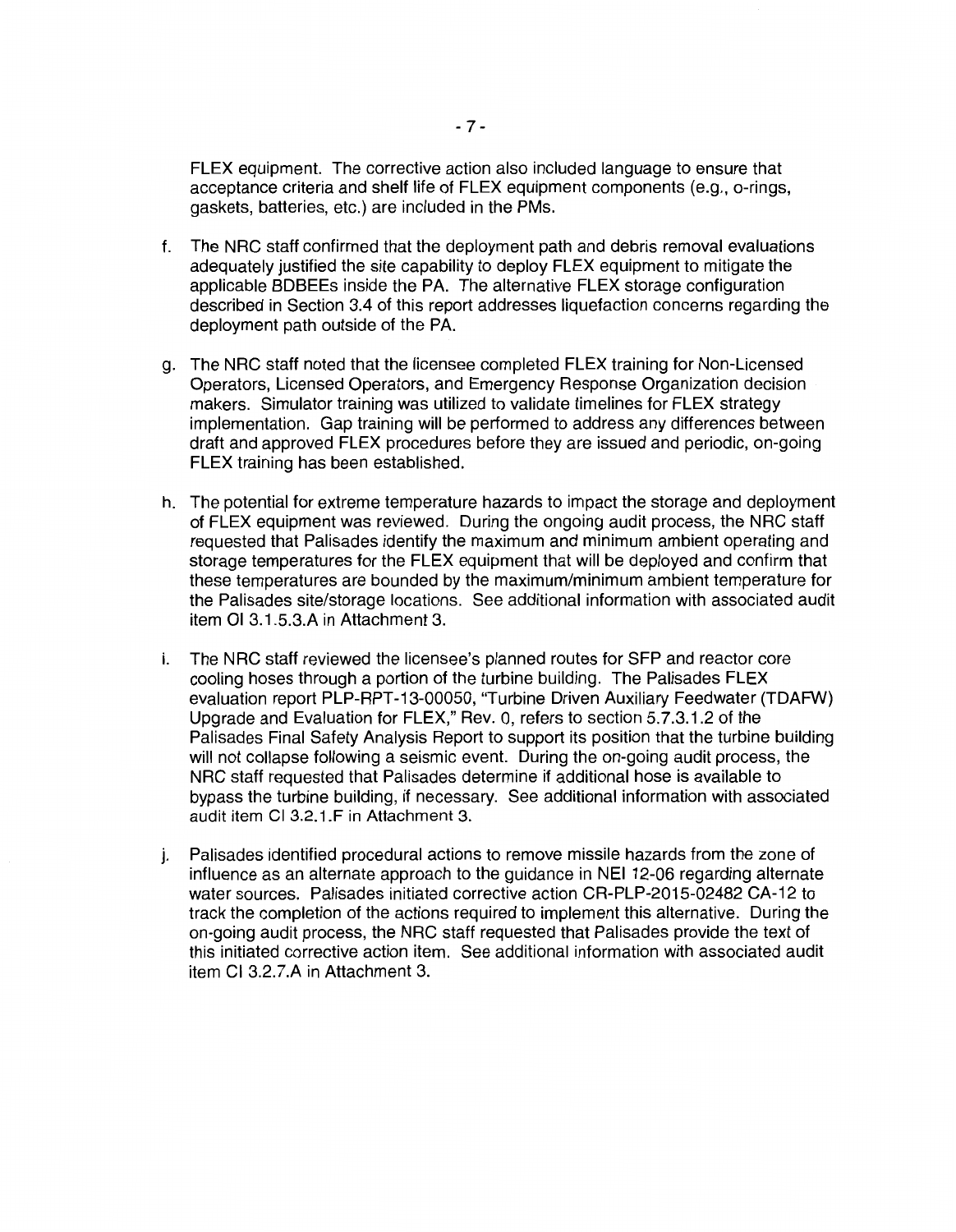### 4.0 Exit Meeting (June 18, 2015)

The NRC staff audit team conducted an exit meeting with licensee staff following the closure of onsite audit activities. The NRC staff highlighted items reviewed and noted that the results of the onsite audit trip will be documented in this report. The NRC staff also discussed the remaining open items with the licensee and information needed for closure. The outstanding open items are listed in Attachment 3 of this report.

## **CONCLUSION**

The NRC staff completed all three parts of the April 22, 2015, onsite audit plan. The audit items referenced in Part 2 of the plan were reviewed by NRC staff members while on site. In addition to the list of NRC and licensee onsite audit staff participants in Attachment 1, Attachment 2 provides a list of documents reviewed during the onsite audit portion.

In support of the continuing audit process as the licensee proceeds towards orders compliance for this site, Attachment 3 provides the status of all open audit review items that the NRC staff is evaluating in anticipation of issuance of a combined safety evaluation (SE) for both the Mitigation Strategies (MS) and SFPI orders. The five sources for the audit items referenced below are as follows:

- a. ISE Open Items (Ols) and Confirmatory Items (Cls)
- b. Audit Questions (AQs)
- c. Licensee-identified OIP Ols
- d. SFPI RAls
- e. Additional SE needed information

The attachments provide audit information as follows:

- a. Attachment 1: List of NRC staff and licensee staff audit participants
- b. Attachment 2: List of documents reviewed during the onsite audit
- c. Attachment 3: MS/SFPI SE Audit Items currently under NRC staff review (licensee input needed, as noted)

While this report notes the completion of the onsite portion of the audit per the audit plan dated April 22, 2015, the ongoing audit process continues, as per the letters dated August 28, 2013, and March 26, 2014, to all licensees and construction permit holders for both orders.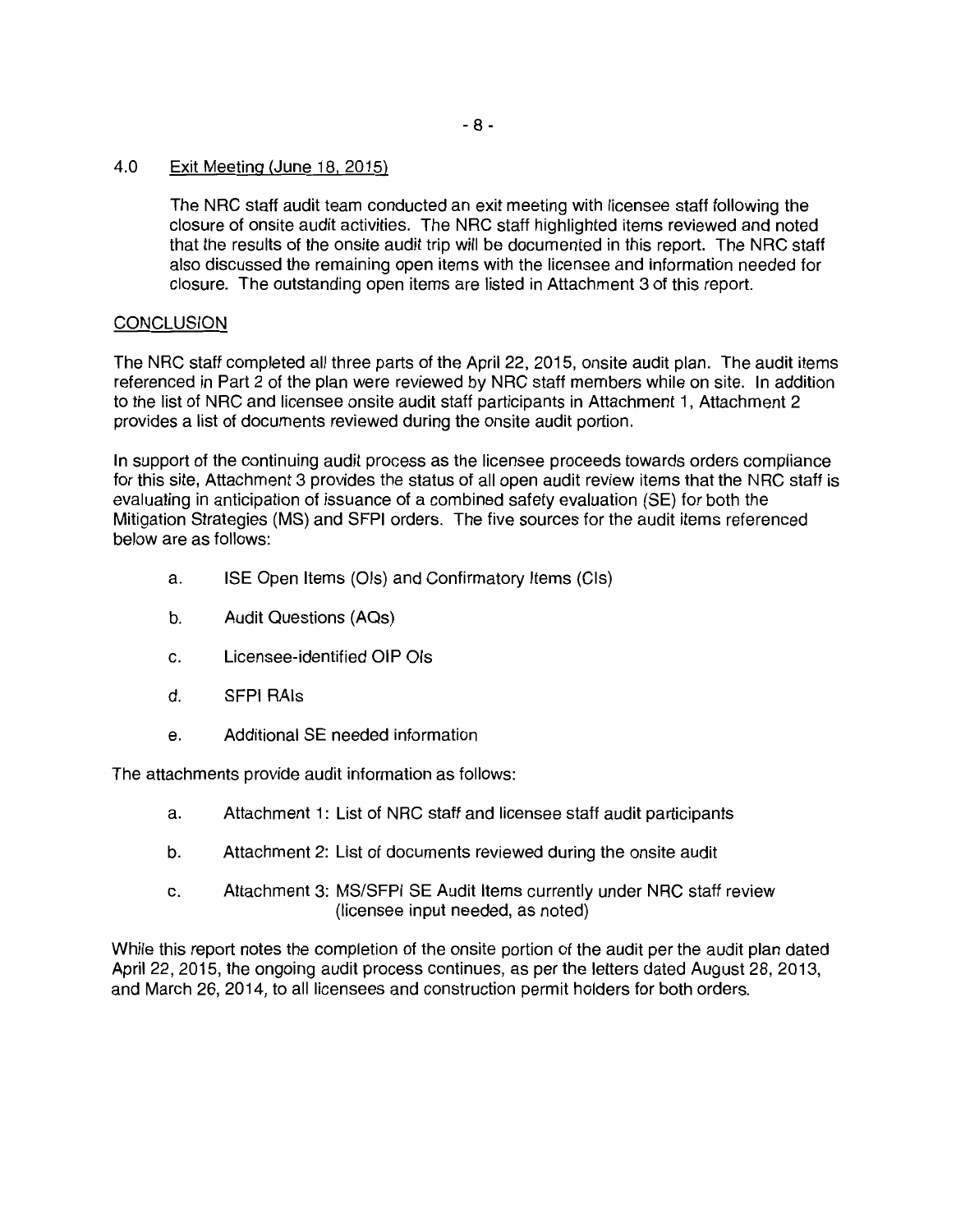Additionally, while Attachment 3 provides a list of currently open items, the status and progress of the NRC staff's review may change based on licensee plan changes, resolution of generic issues, and other NRC staff concerns not previously documented. Changes in the NRC staff review will be communicated in the ongoing audit process.

### Attachments:

- 1. NRC and Licensee Staff Onsite Audit Participants
- 2. Onsite Audit Documents Reviewed
- 3. MS/SFPI Audit Items currently under NRC staff review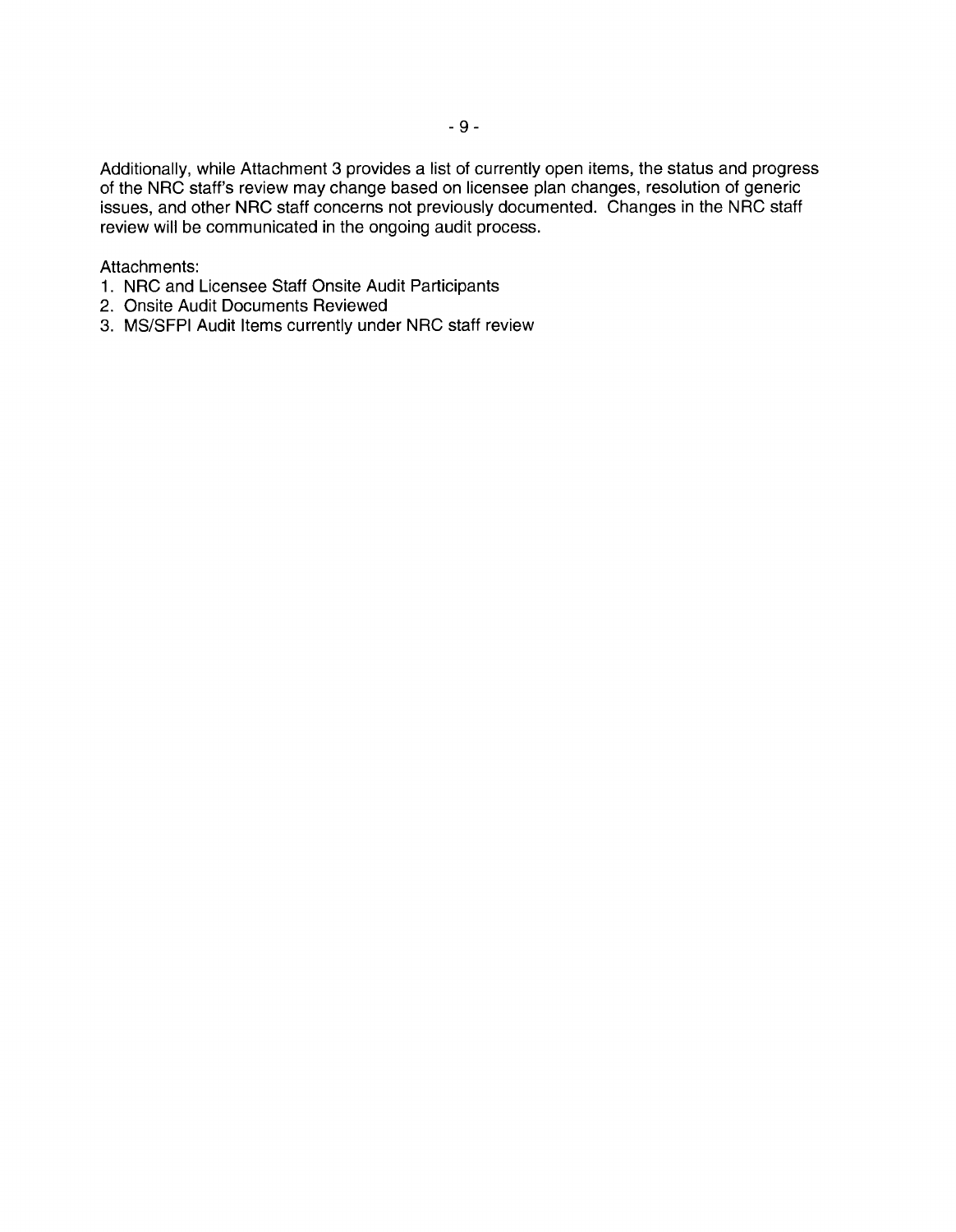# **Onsite Audit Participants**

# NRC Staff:

| John Hughey       | NRR/JLD/JOMB | Joshua Miller         | NRR/JLD/JERB   |
|-------------------|--------------|-----------------------|----------------|
| Khoi Nguyen       | NRR/JLD/JERB | <b>Bruce Bartlett</b> | Region III/DRP |
| Matthew McConnell | NRR/JLD/JERB | Mandy Halter          | NRR/JLD        |
| Kevin Roche       | NRR/JLD/JCBB |                       |                |

| Joshua Miller         | NRR/JLD/JERB   |
|-----------------------|----------------|
| <b>Bruce Bartlett</b> | Region III/DRP |
| Mandy Halter          | NRR/JLD        |

# Palisades Staff:

| Kevin O'Connor         | Design Engineering                             |  |
|------------------------|------------------------------------------------|--|
| <b>Brian Sova</b>      | Design Engineering                             |  |
| Adam Bono              | Design Engineering                             |  |
| <b>Kirk Cramer</b>     | Design Engineering                             |  |
| <b>Greg Hubers</b>     | Design Engineering                             |  |
| Al Lyon                | Design Engineering                             |  |
| Dan G. Malone          | <b>Emergency Planning</b>                      |  |
| Tim Horan              | <b>Emergency Planning</b>                      |  |
| Thom Higinbotham       | <b>Emergency Planning</b>                      |  |
| Jeff Hardy             | Licensing                                      |  |
| <b>Jeff Erickson</b>   | Licensing                                      |  |
| Jim Miksa              | Licensing                                      |  |
| <b>Bob Tucker</b>      | Operations                                     |  |
| <b>Bill Townes</b>     | Operations                                     |  |
| Paul Rhodes            | Operations                                     |  |
| Vern Jorgensen         | Projects                                       |  |
| Diana Fried            | Projects                                       |  |
| <b>Bob Hamm</b>        | Projects                                       |  |
| Robert Kaup            | Projects                                       |  |
| Darrel Turner          | Projects                                       |  |
| Tom McCarthy           | <b>Project Support</b>                         |  |
| Kevin Bessell          | Project Support                                |  |
| <b>Brian Gereg</b>     | Project Support                                |  |
| Kevin Homan            | <b>Project Support</b>                         |  |
| Margot Wilson          | Project Support                                |  |
| <b>Brian Norman</b>    | <b>Project Support</b>                         |  |
| Mike Cymbor            | Project Support                                |  |
| Matt Rohrer            | <b>Entergy Corporate Support</b>               |  |
| Dave Stallings         | <b>Entergy Corporate Support</b>               |  |
| David Viener           | <b>Entergy Corporate Support</b>               |  |
| <b>Alvin Robertson</b> | <b>Pressurized Water Reactors Owners Group</b> |  |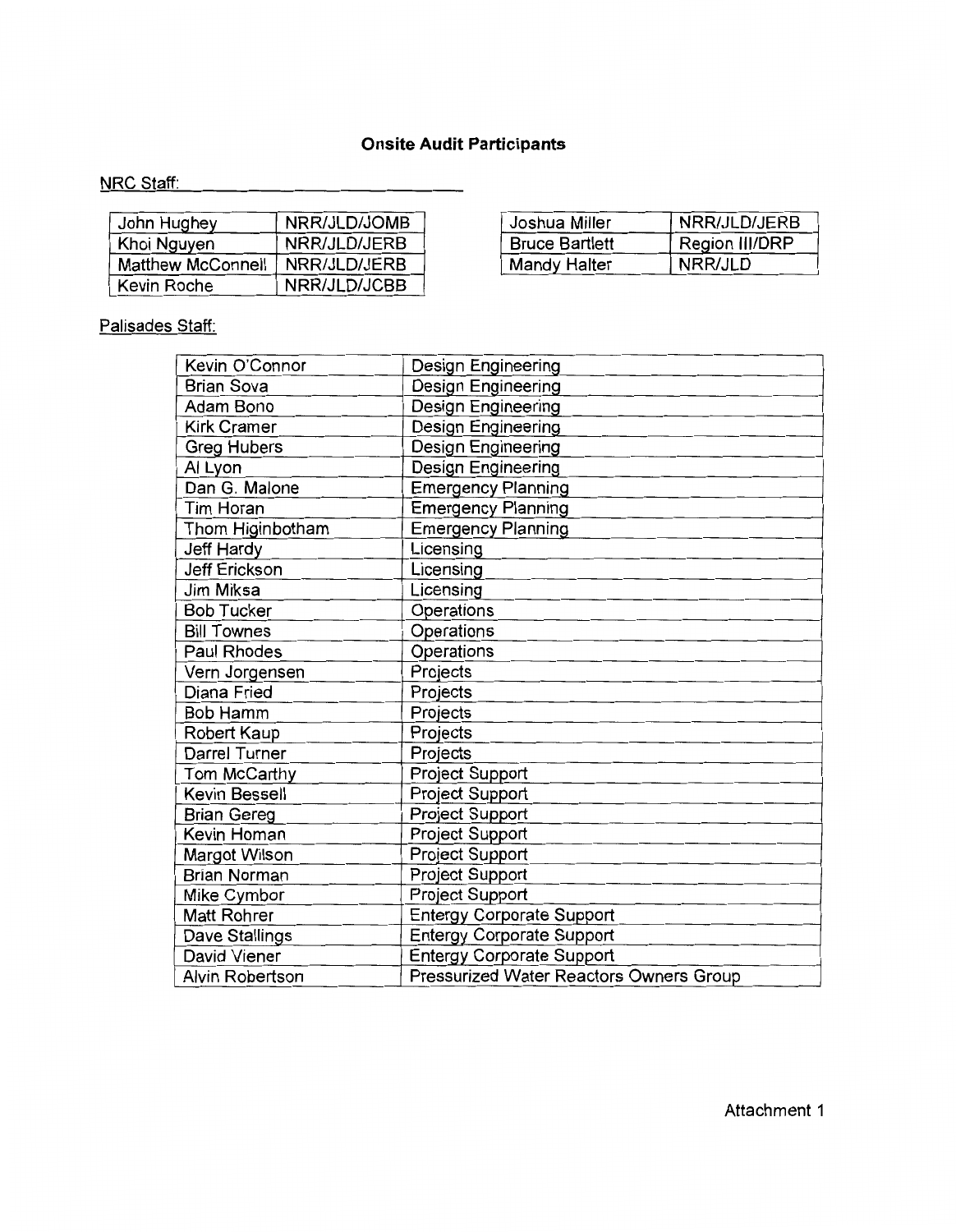## **Documents Reviewed**

- Calculation CN-SEE-11-12-42, "Determination of the Time to Boil in the Palisades Nuclear Plants Spent Fuel Pools after Earthquake," Rev. 0.
- Calculation EA-EC46465-02, "PLP MAAP4 Containment Analysis for BDBEE," Rev. 0.
- Calculation EA-ELEC-LDTAB-021, "Station Batteries ED-01 & ED-02 FLEX Coping Capability," Rev. 0.
- Calculation EA-ELEC-LDTAB-022, "PLP FLEX Diesel Sizing Calculation," Rev. 0.
- Calculation EA-GOTHIC-AFW-01, "Auxiliary Feedwater Pump Room Heat Up Analysis," Rev. 0.
- Calculation EA-EC46465-03, "Control Room Heatup for Extended Loss of AC Power," Rev. 0.
- Calculation EC 46465-06, "Hydraulic Analysis of FLEX Coping Strategies," Rev 0.
- Calculation EC 46465-09, "Evaluation of the ADV Air Requirements for FLEX Event,'' Rev. 0.
- Calculation EA-EC46466-01, "Design of SFPI Probe Mounting Bracket," Rev. 0.
- Calculation EA-EC46466-02, "Qualification of SFP Instrumentation Mounting Details," Rev. 0.
- Calculation NAl-1791-006, "Seismic Induced Hydraulic Response in the Palisades Spent Fuel Pool," Rev. 0.
- DBDIDesign Basis Document 1-7.01, "Entergy Nuclear Northeast Palisades Design Basis Document for Electrical Equipment Qualification Program," Rev. 10.
- DBD-1.07, "Entergy Nuclear Northeast Palisades Design Basis Document for Auxiliary Building HVAC Systems," Rev. 5.
- Drawing WD 950, "Single Line Meter and Relay Diagram," Sheet A, Rev. 6.
- Engineering Analysis EA-JEF-97-01, "Operation of Charging Pumps P-55B & C without CCW flow to the oil coolers," Rev 0.
- Engineering Change EC 46465, "FLEX Basis," Rev 0.
- Engineering Change EC46465 Topic Notes Attachment  $9.3.3$  (pages  $12 14$ ), "Phase 2 Electrical Evaluations."
- Engineering Change EA-EC46465-03, "Control Room Heatup for Extended Loss of AC Power," Rev. 0.
- Engineering Change EC 46465-08, "Freezing of Coolant Sources for FLEX Event." Rev. 4.
- Engineering Change EC 46466, "Design Input Record," Rev. 0.
- Evaluation No. EA-SC-94-004-02, "Evaluation of Tubing and Supports," Rev. 1.
- FLEX Implementation Guide (FIG)-1, "FLEX Generator Staging and Operation," Rev. D.
- FIG-6, "Filling the T-2 (CST [condensate storage tank]) from the Fire Header," Rev. B.
- FIG-8, "FLEX Alternate Ventilation," Rev. C.
- FIG-10, "Fuel Oil Transfer," Rev. C.
- $\bullet$  FIG-12, "4160 VAC Generator Phase 3," Rev. A.
- FSG-4, "ELAP DC Load Shed and Management," Rev. D.
- FSG-5, "Initial Assessment and FLEX Equipment Staging," Rev. D.
- FSG-6, "Alternate CST (T-2) Makeup," Rev. D.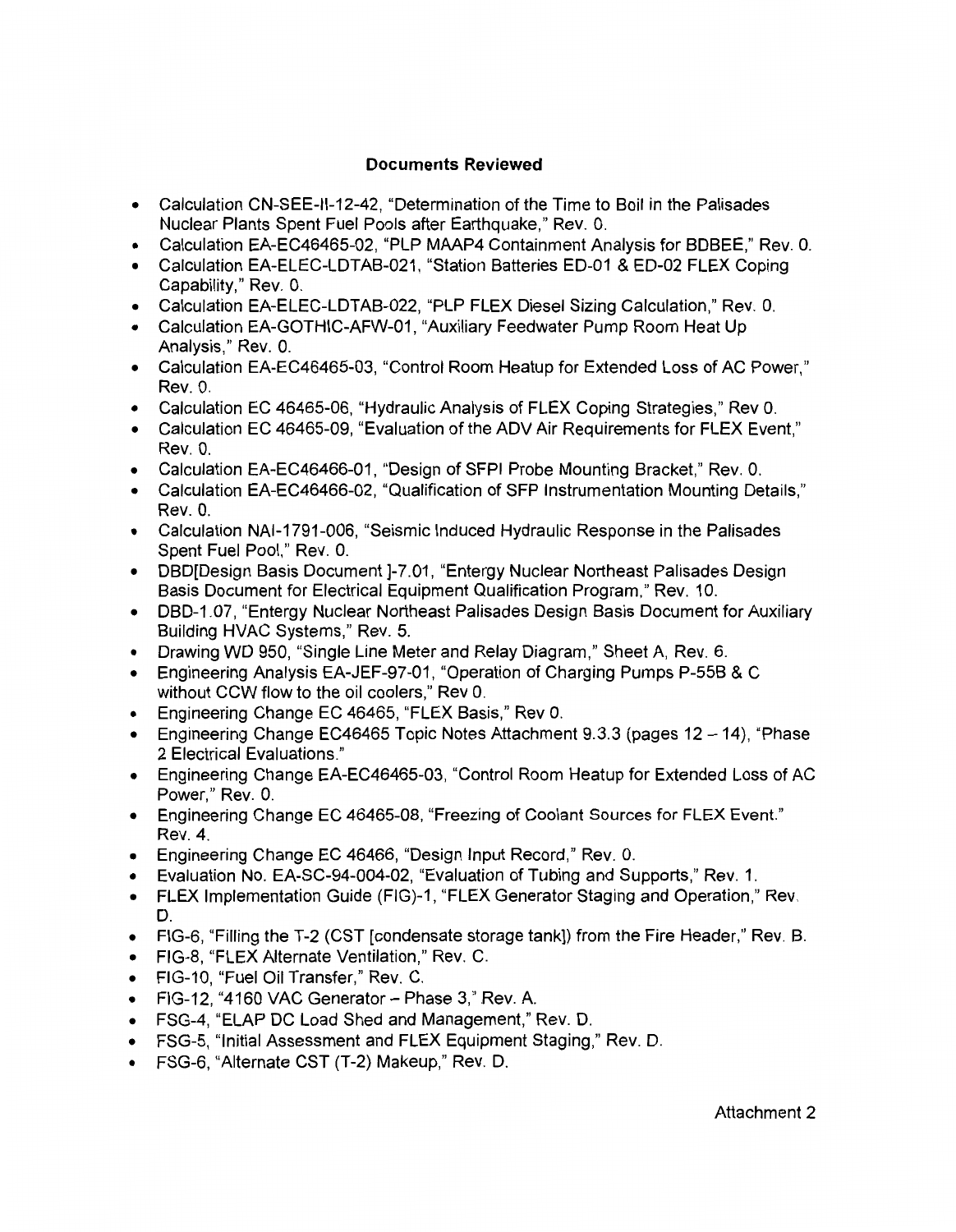- FSG-7, "Loss of Vital Instrument or Control Power," Rev. F.
- FSG-11, "Alternate SFP Makeup and Cooling," Rev. B.
- Palisades FLEX evaluation report PLP-RPT-13-00050, "Turbine Driven Auxiliary Feedwater (TDAFW) Upgrade and Evaluation for FLEX," Rev. 0.
- Palisades FLEX evaluation report PLP-RPT-13-00051, "Boric Acid Storage Tank (BAST) Suction Piping and Component Evaluation for FLEX," Rev. 0.
- Palisades procedure EOP-3.0, "Station Blackout Recovery," Rev. 16.
- Palisades site specific report NAl-1791-006, "Seismic Induced Hydraulic Response in the Palisades Spent Fuel Pool," Rev. 0.
- Work Order-Task#/Package Type: 00374145-04 Level-2 Package.
- Work Order-Task#/Package Type: 00374145-04 Level-2 Package-EB19.
- Work Order-Task#/Package Type: 00374147-04 Level-2 Package.
- Work Order-Task#/Package Type: 00374147-04 Level-2 Package EB-20.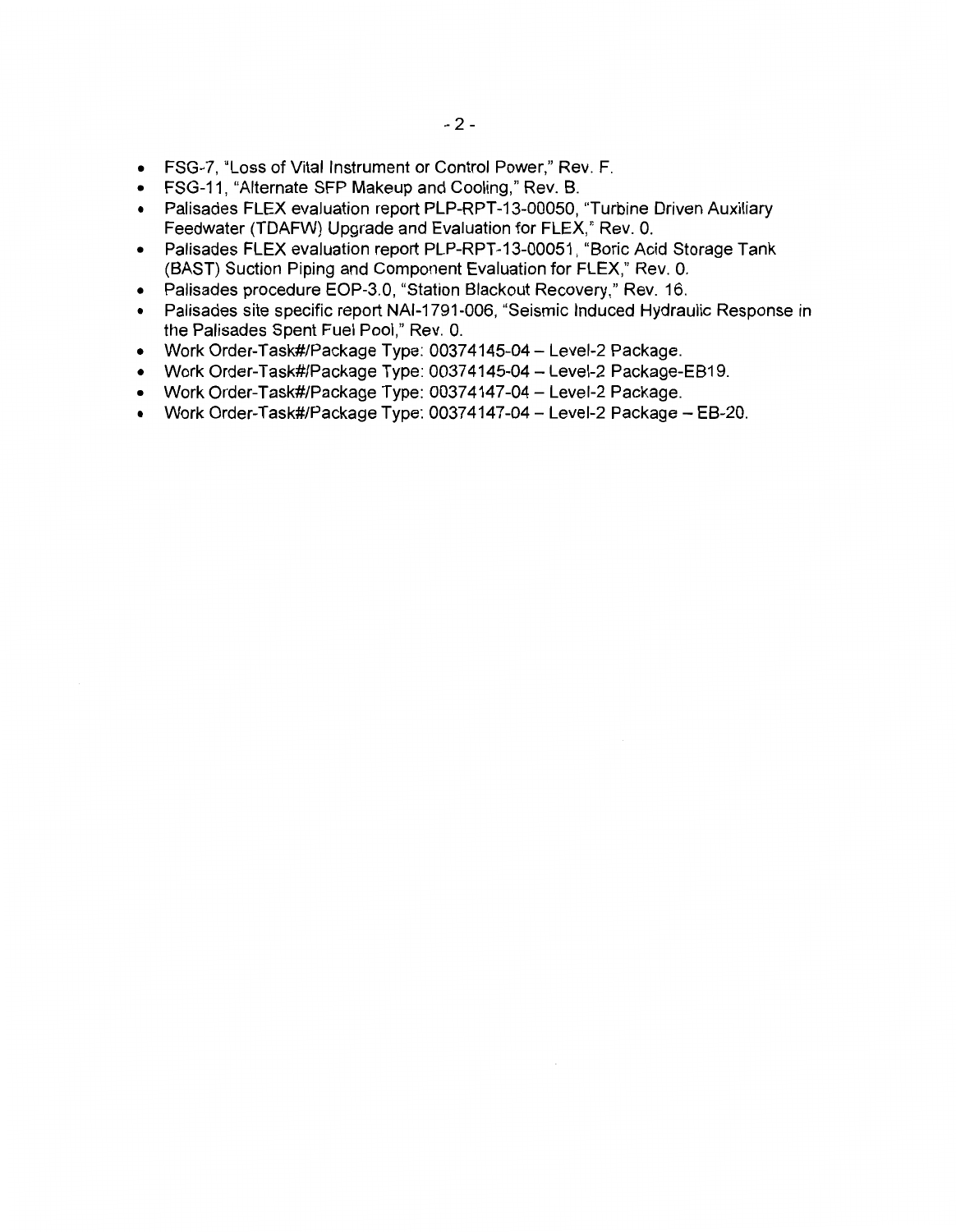## **Palisades Mitigation Strategies/Spent Fuel Pool Instrumentation Safety Evaluation Audit Items:**

# **Audit Items Currently Under NRC Staff Review, Requiring Licensee Input As Noted**

| <b>Audit Item</b><br><b>Reference</b>                                                                                                                                               | <b>Item Description</b>                                                                                                                                                                      | <b>Licensee Input Needed</b>                                                                                                                                                                                                                                                 |
|-------------------------------------------------------------------------------------------------------------------------------------------------------------------------------------|----------------------------------------------------------------------------------------------------------------------------------------------------------------------------------------------|------------------------------------------------------------------------------------------------------------------------------------------------------------------------------------------------------------------------------------------------------------------------------|
| ISE OI 3.1.5.3.A                                                                                                                                                                    | Evaluate the potential for high temperature hazards to<br>impact the deployment of FLEX equipment.                                                                                           | Identify the maximum and minimum ambient<br>operating and storage temperatures for the FLEX<br>equipment that will be deployed and confirm that<br>these temperatures are bounded by the<br>maximum/minimum ambient temperature for the<br>Palisades site/storage locations. |
| <b>ISE CI 3.2.1 F</b>                                                                                                                                                               | Confirm the ability of any non-safety related equipment<br>to function as credited in the mitigation strategies in<br>accordance with the external event criteria described in<br>NEI-12-06. | Palisades is requested to determine if additional<br>hose is available to bypass the turbine building.                                                                                                                                                                       |
| Confirm that the evaluation of the CST and T-81 shows<br><b>ISE CI 3.2.4.7.A</b><br>that the tank qualification is consistent with the strategy<br>and the provisions of NEI 12-06. |                                                                                                                                                                                              | Palisades is requested to provide the text of<br>corrective action CR-PLP-2015-02482 CA-12                                                                                                                                                                                   |
| SE #12                                                                                                                                                                              | Justify a FLEX equipment allowed unavailability time<br>associated with the proposed FLEX equipment storage<br>configuration alternative to NEI 12-06.                                       | Entergy is requested to propose and justify a<br>reduced unavailability allowance time<br>commensurate with the Palisades FLEX storage<br>configuration alternative.                                                                                                         |

Attachment 3